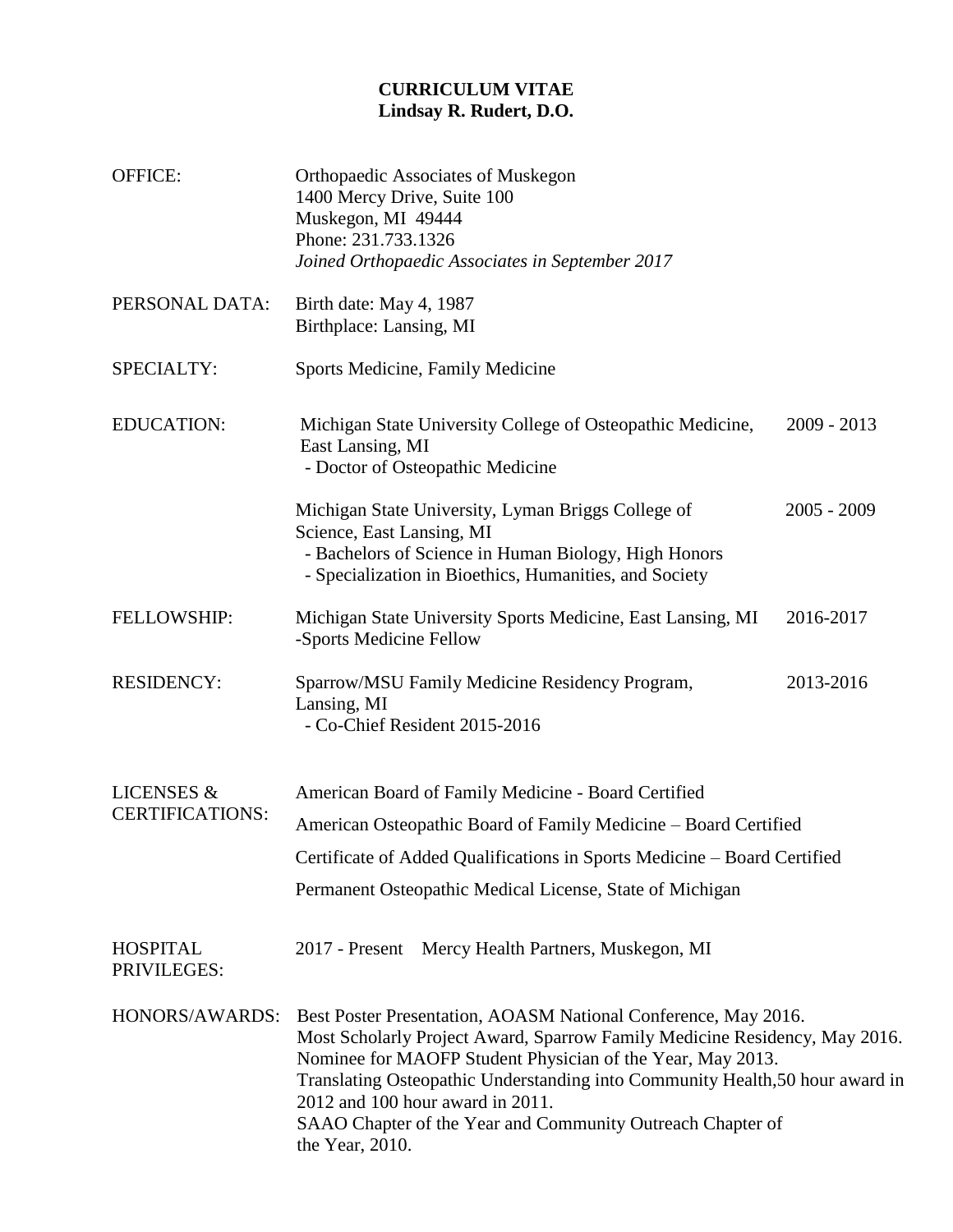| <b>RESEARCH:</b>     | Role of OMT in Concussion Recovery in Collegiate Athletes, 2016-2017<br>Co-Investigator, PI Dr. Lauren Leslie<br>Identified eligible patients at diagnosis of concussion, performed pre<br>and post treatment SCAT3 evaluations for scoring                                                                           |  |  |
|----------------------|-----------------------------------------------------------------------------------------------------------------------------------------------------------------------------------------------------------------------------------------------------------------------------------------------------------------------|--|--|
|                      | Learning to Run: A Pilot Study on Good Form Running (GFR) and 1 year<br>follow-up study, $2015-2017$<br>Primary Investigator<br>Investigated the change in running form and attitudes after taking the<br>$\overline{\phantom{a}}$<br>"Good Form Running 101" class at Playmakers, a local running<br>specialty store |  |  |
|                      | Role of regular OMT sessions in preventing stress fractures in collegiate<br>distance runners, 2009-2011<br>Research Assistant, PI Dr. Lynn Brumm, MSU COM<br>Performed biomechanical evaluation and OMT protocol on runners,<br>gathered data<br>Taught incoming researchers protocol techniques                     |  |  |
| <b>PRESENTATIONS</b> | <b>Research Presentations:</b><br>Lindsay Rudert, Brooke Lemmen, and Julie Phillips. "Retention of Running<br>Form Change Sixteen Months after Good Form Running Instruction". 12 May<br>2017. Poster Presentation at American Medical Society for Sports Medicine<br>National Conference.                            |  |  |
|                      | Lindsay Rudert, Brooke Lemmen, and Julie Phillips. "Effect of Good Form<br>Running instruction on global running form in recreational runners." 4 May<br>2016. Poster Presentation at American Osteopathic Academy for Sports<br>Medicine National Conference.<br><b>Award for Best Research Poster Presentation</b>  |  |  |
|                      | Lindsay Rudert, Brooke Lemmen, and Julie Phillips. "Effect of Good Form<br>Running instruction on global running form in recreational runners." 26 May<br>2016. Oral Presentation at Michigan Family Medicine Research Day.                                                                                           |  |  |
|                      | <b>Lindsay Rudert</b> . "Effect of Good Form Running instruction on global running<br>form in recreational runners." March 2016. Oral Presentation for Team<br><b>Playmakers Recreational Running Coaches.</b>                                                                                                        |  |  |
|                      | Lindsay Rudert, Brooke Lemmen, and Julie Phillips. "Effect of Good Form<br>Running instruction on global running form in recreational runners." 9<br>February 2016. Oral Presentation at "Physicians Appreciation Night" at<br>Playmakers Running Store, Okemos, MI.                                                  |  |  |